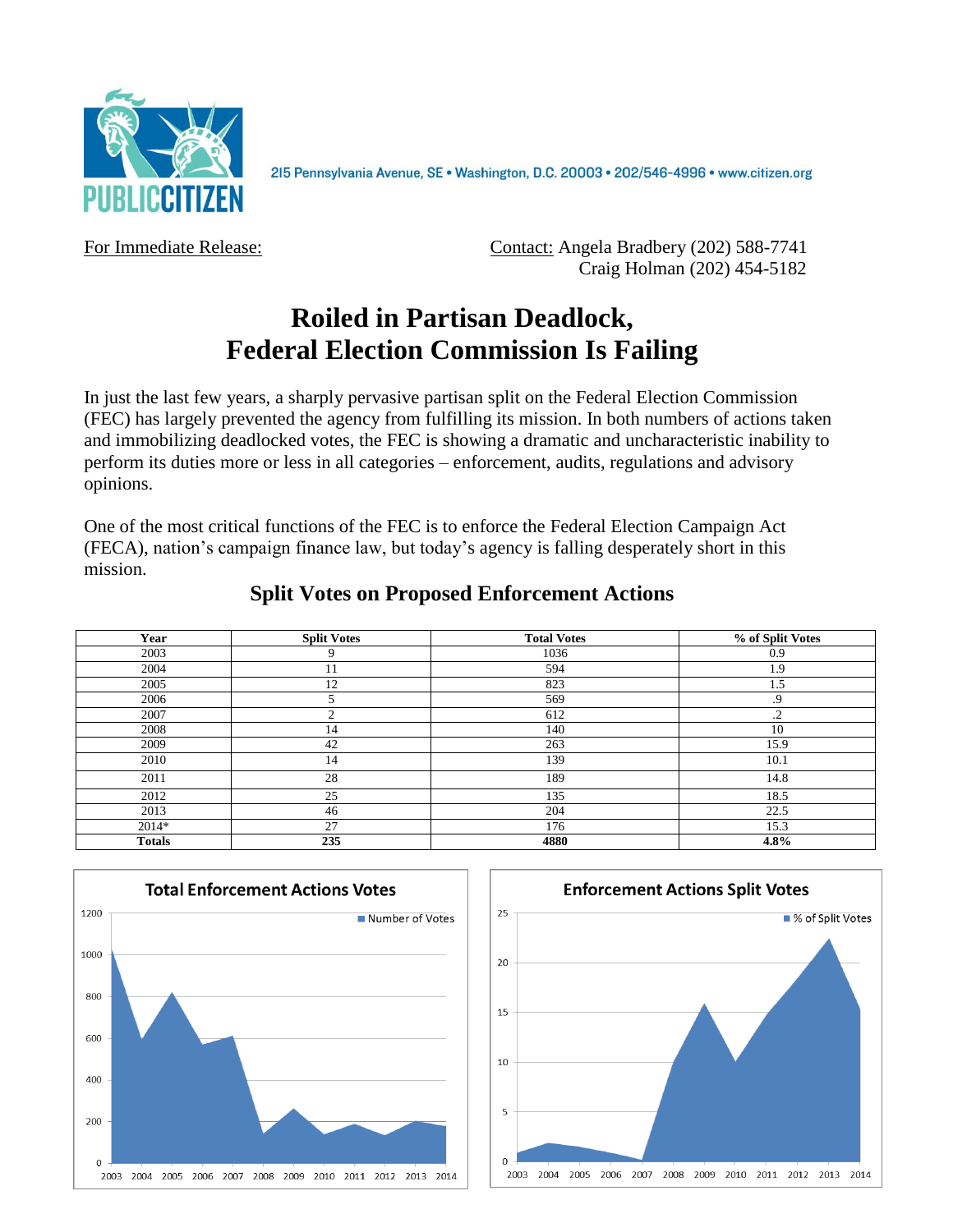In addition to enforcing the law, the FEC is charged with conducting audits of the financial activity of candidates and committees, in order to ensure compliance with the law. The audit function is designed to monitor compliance with the contributions limits, reporting requirements and handling of public funds by presidential candidates. Audits are performed on a random basis or when preliminary investigations suggest a need for further review, except that all publicly financed candidates are subject to regular audits.

As noted below, today's FEC is pursuing far fewer audits than it had done so previously, and when the question of conducting an audit arises, the agency is often inclined to deadlock on the issue, resulting in no further action.

| Year          | <b>Split Votes</b>    | <b>Total Votes</b> | % of Split Votes |
|---------------|-----------------------|--------------------|------------------|
| 2003          | 0                     | 59                 | 0                |
| 2004          | $\theta$              | 57                 | $\overline{0}$   |
| 2005          |                       | 61                 | 1.6              |
| 2006          | 5                     | 82                 | 6.1              |
| 2007          | 0                     | 42                 | $\overline{0}$   |
| 2008          |                       | 62                 | 1.6              |
| 2009          |                       | 9                  | 11.1             |
| 2010          |                       | 13                 | 0                |
| 2011          | 7                     | 20                 | 35               |
| 2012          | 10                    | 27                 | 38               |
| 2013          | $\mathcal{D}_{\cdot}$ | 12                 | 16.7             |
| 2014*         | 11                    | 31                 | 35.5             |
| <b>Totals</b> | 38                    | 475                | 8%               |

## **Split Votes on Proposed Audits**



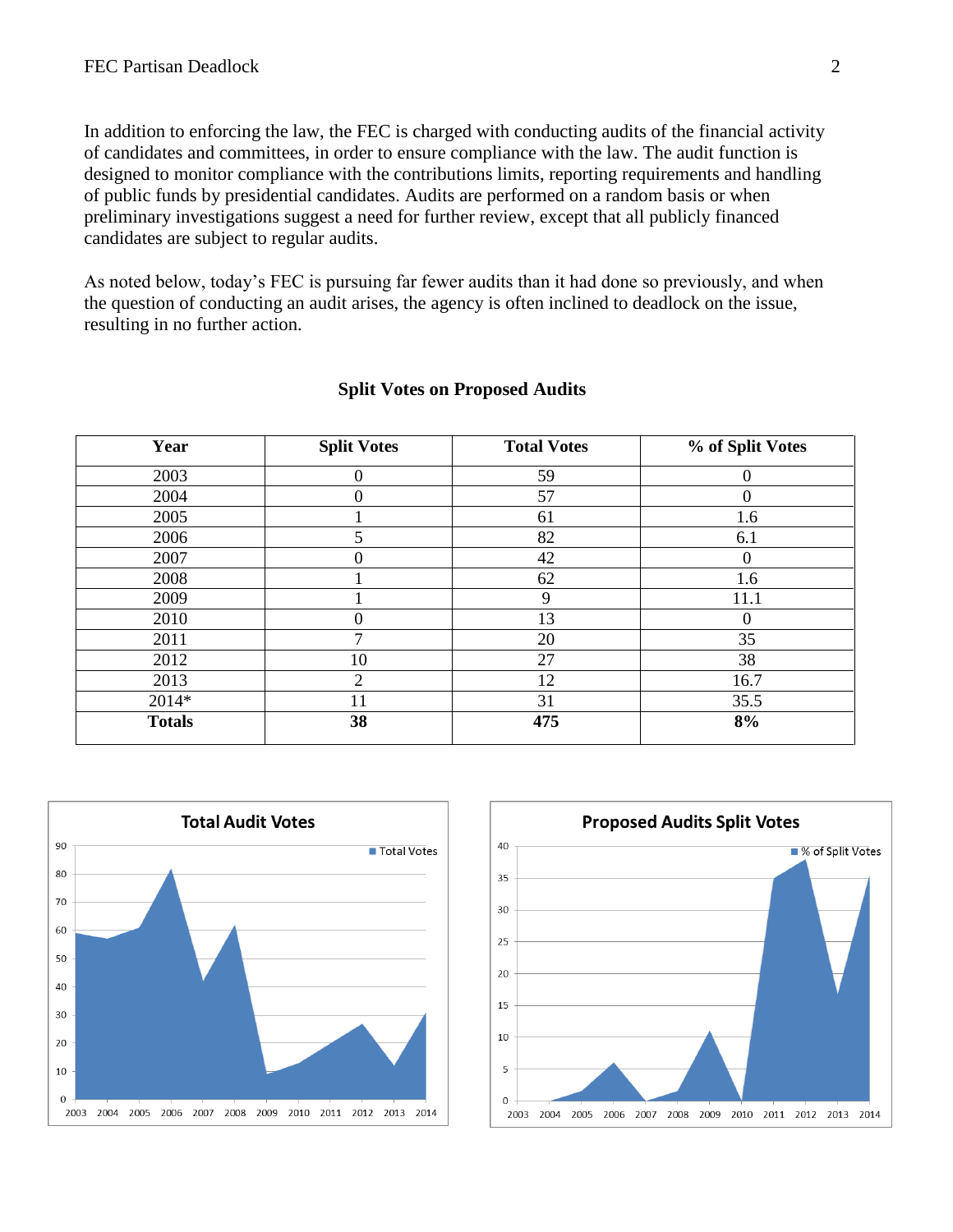The Federal Election Commission is that agency responsible for promulgating rules and regulations to facilitate implementation of the nation's campaign finance laws. The Commission clarifies the FECA and the public funding statutes through regulations, codified in [Title 11 of the Code of](http://www.fec.gov/law/cfr/cfr.shtml)  [Federal Regulations.](http://www.fec.gov/law/cfr/cfr.shtml)

The agency has shown episodes of conflict and deadlocked votes when it comes to promulgating regulations, with the agency today rivaling its past episodes of indecision. Furthermore, the FEC is showing a strong disinclination to make use of its rulemaking authorities.

| Year          | <b>Split Votes</b> | <b>Total Votes</b> | % of Split Votes |
|---------------|--------------------|--------------------|------------------|
| 2003          | 4                  | 28                 | 14.3             |
| 2004          | 6                  | 30                 | 20.0             |
| 2005          | 0                  | 24                 | $\overline{0}$   |
| 2006          | 7                  | 29                 | 24.1             |
| 2007          | 0                  | 7                  | $\overline{0}$   |
| 2008          | 0                  | 4                  | $\overline{0}$   |
| 2009          |                    | 13                 | 7.7              |
| 2010          | 2                  | 11                 | 18.2             |
| 2011          | 4                  | 12                 | 33.3             |
| 2012          | 0                  | 5                  | $\Omega$         |
| 2013          | $\overline{2}$     | 4                  | 50               |
| 2014*         | 2                  | 8                  | 25               |
| <b>Totals</b> | 28                 | 175                | 16%              |

#### **Split Votes on Proposed Rules**